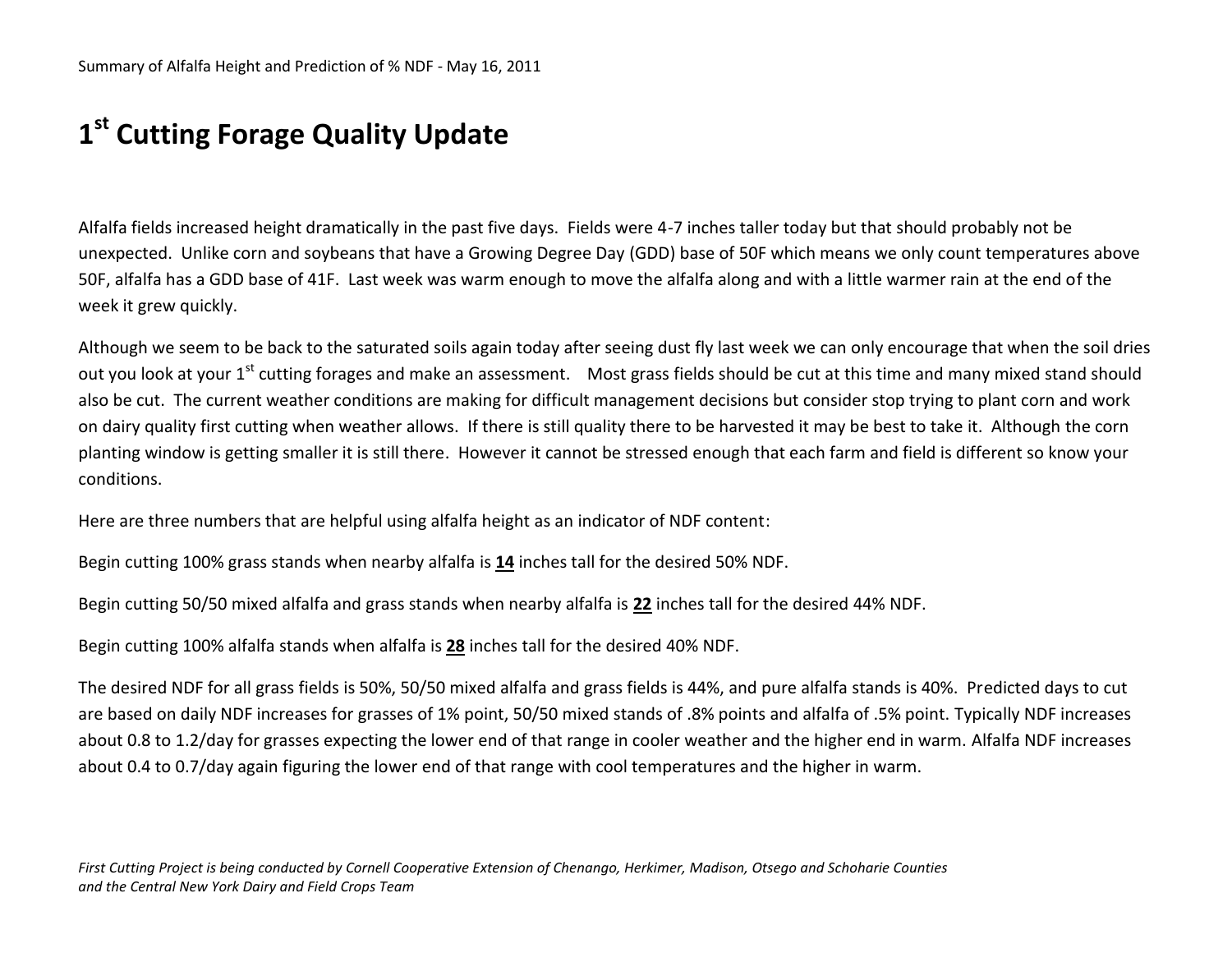| County   | Town           | Road Name             | Elevation | Alfalfa<br>Height<br>Inches | Predicted<br>Grass<br>% NDF | Predicted<br>50/50 Mix<br>% NDF | Predicted<br>Alfalfa<br>% NDF | Predicted<br>Date to<br><b>Cut Grass</b> | Predicted<br>Date to<br>Cut Mix | Predicted<br>Date to Cut<br>Alfalfa |
|----------|----------------|-----------------------|-----------|-----------------------------|-----------------------------|---------------------------------|-------------------------------|------------------------------------------|---------------------------------|-------------------------------------|
| Chenango | Bainbridge     | Ives Settlement       | 1400      | 12                          | 48.2                        | 34.5                            | 26.9                          | 5/17/11                                  | 5/27/11                         | 6/7/11                              |
| Chenango | Brisben        | State Route 12        | 919       | 20                          | 55.2                        | 41.4                            | 32.5                          | 5/10/11                                  | 5/19/11                         | 5/27/11                             |
| Chenango | Earlville      | <b>Williams Road</b>  | 1075      | 22                          | 56.9                        | 43.2                            | 33.9                          | 5/9/11                                   | 5/17/11                         | 5/24/11                             |
| Chenango | Lincklaen      | Lincklaen Center Road | 1270      | 12                          | 48.2                        | 34.5                            | 26.9                          | 5/17/11                                  | 5/27/11                         | 6/7/11                              |
| Chenango | New Berlin     | County Road 18        | 1109      | 18                          | 53.4                        | 39.7                            | 31.1                          | 5/12/11                                  | 5/21/11                         | 5/29/11                             |
| Chenango | Nineveh        | County Road 26        | 966       | 17                          | 52.6                        | 38.8                            | 30.4                          | 5/13/11                                  | 5/22/11                         | 5/31/11                             |
| Chenango | Oxford         | State Route 220       | 1509      | 14                          | 50.0                        | 36.3                            | 28.3                          | 5/16/11                                  | 5/25/11                         | 6/4/11                              |
| Chenango | Oxford         | County Road 32        | 980       | 18                          | 53.4                        | 39.7                            | 31.1                          | 5/12/11                                  | 5/21/11                         | 5/29/11                             |
| Chenango | S. Oxford      | County Road 32        | 956       | 18                          | 53.4                        | 39.7                            | 31.1                          | 5/12/11                                  | 5/21/11                         | 5/29/11                             |
| Chenango | Sherburne      | Furman Mills Road     | 1292      | 18                          | 53.4                        | 39.7                            | 31.1                          | 5/12/11                                  | 5/21/11                         | 5/29/11                             |
| Chenango | Sherburne      | West Hill Road        | 1364      | 20                          | 55.2                        | 41.4                            | 32.5                          | 5/10/11                                  | 5/19/11                         | 5/27/11                             |
| Chenango | Sherburne      | <b>Bingham Road</b>   | 1109      | 23                          | 57.7                        | 44.0                            | 34.6                          | 5/8/11                                   | 5/15/11                         | 5/22/11                             |
| Chenango | Sherburne      | State Route 12 South  | 1046      | 23                          | 57.7                        | 44.0                            | 34.6                          | 5/8/11                                   | 5/15/11                         | 5/22/11                             |
| Chenango | Sherburne      | County Road 24        | 1357      | 17                          | 52.6                        | 38.8                            | 30.4                          | 5/13/11                                  | 5/22/11                         | 5/31/11                             |
| Chenango | Sidney         | State Route 8         | 980       | 22                          | 56.9                        | 43.2                            | 33.9                          | 5/9/11                                   | 5/17/11                         | 5/24/11                             |
| Chenango | Smyrna         | County Road 20        | 1140      | 24                          | 58.6                        | 44.9                            | 35.3                          | 5/7/11                                   | 5/14/11                         | 5/21/11                             |
| Fulton   | Johnstown      | <b>Union Street</b>   | 610       | 18                          | 53.4                        | 39.7                            | 31.1                          | 5/12/11                                  | 5/21/11                         | 5/29/11                             |
| Fulton   | Oppenheim      | Youkers Bush Road     | 965       | 20                          | 55.2                        | 41.4                            | 32.5                          | 5/10/11                                  | 5/19/11                         | 5/27/11                             |
| Fulton   | Perth          | Noonan Road           | 700       | 24                          | 58.6                        | 44.9                            | 35.3                          | 5/7/11                                   | 5/14/11                         | 5/21/11                             |
| Fulton   | St. Johnsville | County Road 140       | 659       | 20                          | 55.2                        | 41.4                            | 32.5                          | 5/10/11                                  | 5/19/11                         | 5/27/11                             |
| Herkimer | Danube         | Cramer Road           | 693       | 22                          | 56.9                        | 43.2                            | 33.9                          | 5/9/11                                   | 5/17/11                         | 5/24/11                             |

*First Cutting Project is being conducted by Cornell Cooperative Extension of Chenango, Herkimer, Madison, Otsego and Schoharie Counties and the Central New York Dairy and Field Crops Team*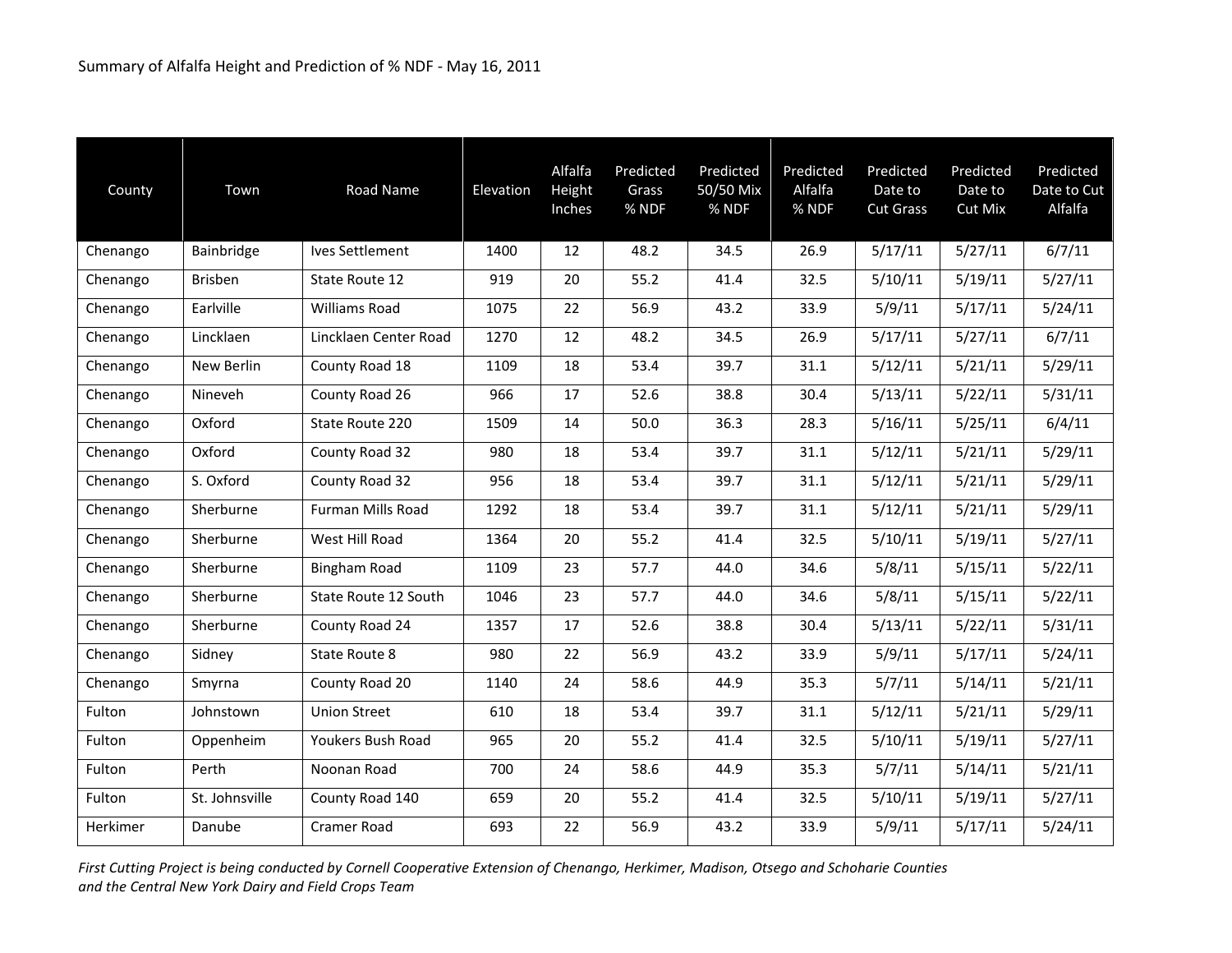## Summary of Alfalfa Height and Prediction of % NDF - May 16, 2011

| County     | Town                 | Road Name                  | Elevation | Alfalfa<br>Height<br>Inches | Predicted<br>Grass<br>% NDF | Predicted<br>50/50 Mix<br>% NDF | Predicted<br>Alfalfa<br>% NDF | Predicted<br>Date to<br><b>Cut Grass</b> | Predicted<br>Date to<br>Cut Mix | Predicted<br>Date to Cut<br>Alfalfa |
|------------|----------------------|----------------------------|-----------|-----------------------------|-----------------------------|---------------------------------|-------------------------------|------------------------------------------|---------------------------------|-------------------------------------|
| Herkimer   | <b>German Flatts</b> | Robinson Road              | 1372      | 15                          | 50.8                        | 37.1                            | 29.0                          | 5/15/11                                  | 5/24/11                         | 6/3/11                              |
| Herkimer   | Norway               | Elm Tree Road              | 1123      | 14                          | 50.0                        | 36.3                            | 28.3                          | 5/16/11                                  | 5/25/11                         | 6/4/11                              |
| Herkimer   | Schulver             | <b>Minots Corners Road</b> | 716       | 18                          | 53.4                        | 39.7                            | 31.1                          | 5/12/11                                  | 5/21/11                         | 5/29/11                             |
| Herkimer   | Winfield             | North Winfield Road        | 1243      | 19                          | 54.3                        | 40.6                            | 31.8                          | 5/11/11                                  | 5/20/11                         | 5/28/11                             |
| Madison    | Bridgewater          | State Route 8              | 1190      | 21                          | 56.0                        | 42.3                            | 33.2                          | 5/9/11                                   | 5/18/11                         | 5/25/11                             |
| Madison    | Cazenovia            | East Road                  | 1402      | 22                          | 56.5                        | 42.7                            | 33.6                          | 5/9/11                                   | 5/17/11                         | 5/24/11                             |
| Madison    | Chittenango          | Quarry Road                | 640       | 24                          | 58.2                        | 44.5                            | 35.0                          | 5/7/11                                   | 5/15/11                         | 5/22/11                             |
| Madison    | DeRuyter             | Quaker Basin Road          | 1365      | 19                          | 54.3                        | 40.6                            | 31.8                          | 5/11/11                                  | 5/20/11                         | 5/28/11                             |
| Madison    | Earlville            | <b>Excell Road</b>         | 1300      | 20                          | 55.2                        | 41.4                            | 32.5                          | 5/10/11                                  | 5/19/11                         | 5/27/11                             |
| Madison    | Fenner               | Fenner Road                | 1304      | 18                          | 53.4                        | 39.7                            | 31.1                          | 5/12/11                                  | 5/21/11                         | 5/29/11                             |
| Madison    | Hamilton             | <b>Eaton Street</b>        | 1180      | 19                          | 54.3                        | 40.6                            | 31.8                          | 5/11/11                                  | 5/20/11                         | 5/28/11                             |
| Madison    | Hubbardsville        | <b>Wickwire Road</b>       | 1224      | 21                          | 56.0                        | 42.3                            | 33.2                          | 5/9/11                                   | 5/18/11                         | 5/25/11                             |
| Madison    | Lebanon              | River Road                 | 1134      | 19                          | 54.3                        | 40.6                            | 31.8                          | 5/11/11                                  | 5/20/11                         | 5/28/11                             |
| Madison    | Lebanon              | Jantzen Road               | 1394      | 24                          | 58.6                        | 44.9                            | 35.3                          | 5/7/11                                   | 5/14/11                         | 5/21/11                             |
| Madison    | Madison              | Center Road                | 1219      | 21                          | 56.0                        | 42.3                            | 33.2                          | 5/9/11                                   | 5/18/11                         | 5/25/11                             |
| Madison    | Smithfield           | <b>Gill Road</b>           | 1196      | 22                          | 56.5                        | 42.7                            | 33.6                          | 5/9/11                                   | 5/17/11                         | 5/24/11                             |
| Montgomery | Canajoharie          | Old Sharon Road            | 818       | 16                          | 51.7                        | 38.0                            | 29.7                          | 5/14/11                                  | 5/23/11                         | 6/1/11                              |
| Montgomery | Florida              | Pattersonville Road        | 367       | 24                          | 58.6                        | 44.9                            | 35.3                          | 5/7/11                                   | 5/14/11                         | 5/21/11                             |
| Montgomery | Florida              | <b>Buhrmaster Road</b>     | 800       | 21                          | 56.0                        | 42.3                            | 33.2                          | 5/9/11                                   | 5/18/11                         | 5/25/11                             |
| Montgomery | Minden               | Schuyler Road              | 590       | 21                          | 56.0                        | 42.3                            | 33.2                          | 5/9/11                                   | 5/18/11                         | 5/25/11                             |
| Montgomery | Minden               | River Road                 | 435       | 23                          | 57.7                        | 44.0                            | 34.6                          | 5/8/11                                   | 5/15/11                         | 5/22/11                             |
| Montgomery | Mohawk               | Pavlus Road                | 400       | 24                          | 58.6                        | 44.9                            | 35.3                          | 5/7/11                                   | 5/14/11                         | 5/21/11                             |

*First Cutting Project is being conducted by Cornell Cooperative Extension of Chenango, Herkimer, Madison, Otsego and Schoharie Counties and the Central New York Dairy and Field Crops Team*